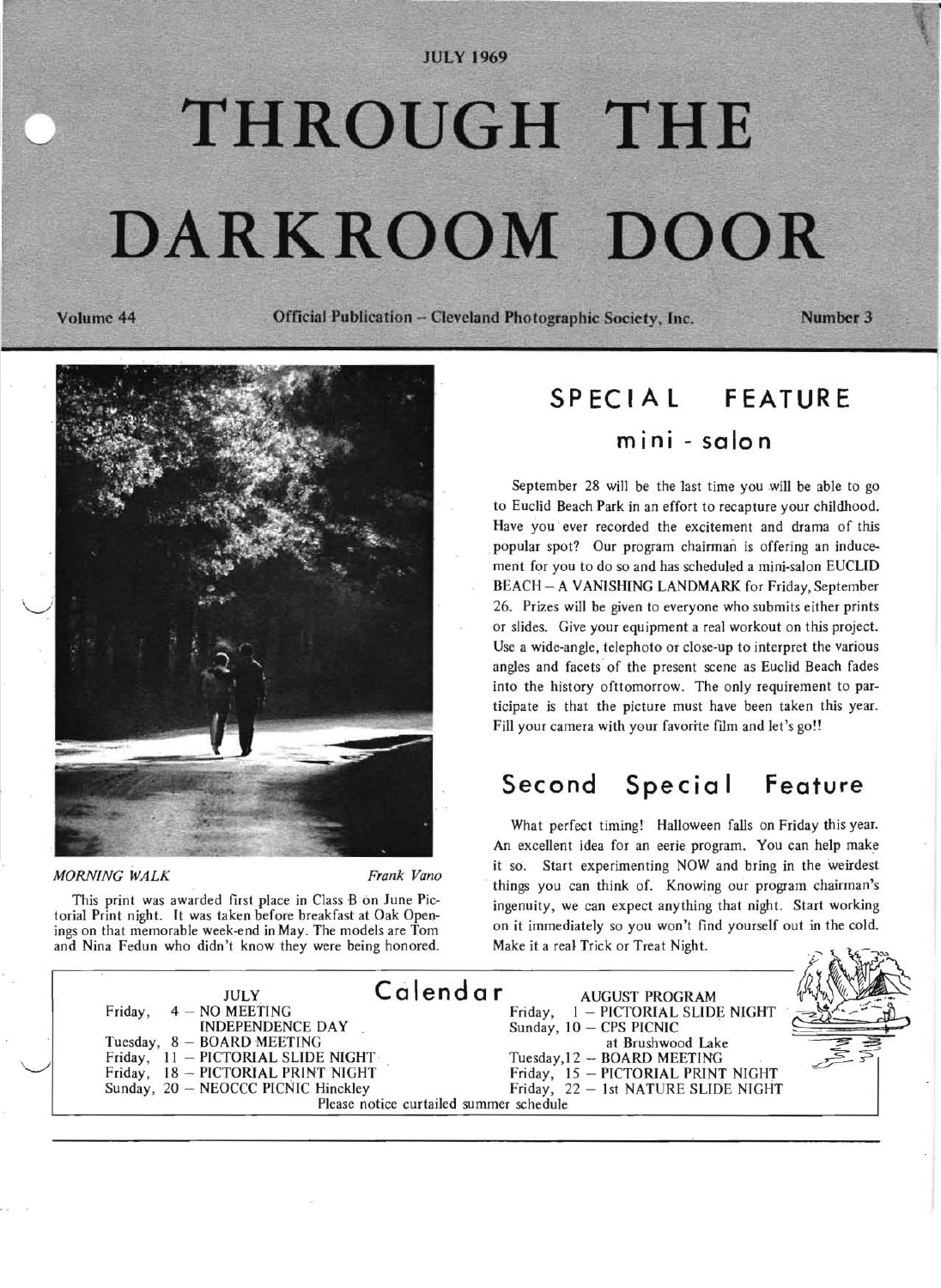

## THROUGH THE DARKROOM DOOR is published monthly by THE CLEVELAND PHOTOGRAPHIC SOCIETY, INC.

Phone 781-1533

 1296W. 6th St., Cleveland, Ohio44113 Editor. .. .. .. ..... Edna Mueller 3561 Boynton Rd., 44121 'phone 382·2414

Business Manager . . . . . . Frank J. Otto 3326 Dorchester Rd., Shaker Hgts., 44120 'phone 991·4286

Circulation (mailing) . . . . . . . . . Evelyn Gillespie

20777 Lorain Rd., Apt 6 44126 'phone 333-4979<br>2464 E. 108 Street, 44104, 'ebene 641.2775 Marian Svoboda 3464 E. 108 Street, 44104 'phone 641-2775

*The Cleveland Phulographic Society, a member of The Photographic*  Society of America, and of the Northeastern Ohio Camera Club *Cuunt:il, was founded in 1887 and has been in continuuus operation since that time. The present oj/icers are:* 

President. . . . . . . . . . . . . . . . . Wm. (Bill) Bliss 6011 Theota Avenue, 44129 'phone 884·2695

Vice President . . . . . . . . . . . Jack Rogers 136 E. Bridge St., Berea 'phone 243·1122

Secretary . . Ruth K. Morrison 1315 W. 104th Street, 44102

Treasurer. . . . . . . . . . . . Arnold Weinberger 2407 Saybrook Road, 44118 'phone 932·9954

*All evening meetings at 80 'duck. Visitors are always welcome.* 

## About People and Things

ALONG THE SALON TRAIL: Youngstown Salon acceptances: J. Brilla - 2 (I H.M.); M. Svovoda - I; M. Tetinek I; E. Miltenberger - 2; McCay - I and J. Moddejonge - 3. Congratulations.

Art Mernone reports acceptances in Singapore, Taipei, San Antonio and Idaho Internationals. He has now earned his first star and will concentrate his efforts on winning that "Gold Medal" in next year's club competitions.

On Sunday, August lOa club picnic is planned for Brushwood Lake Park. This will be a "bring your own lunch affair". There seems to be so long between meetings during the summer that some of the members thought a picnic would be a good way to keep in touch. This interesting park belongs to the Akron Metropolitan Park System. There is a large field for ball for those who are interested and a number of interesting nature trails. Mark your calendar. Directions next month.

On a recent Saturday a small group went to Pennsylvania on a field trip to look for orchids. In the early morning everyone was bubbling over with enthusiasm. Coming home that night a small voice came out of the corner: "Where is that peppy gang I started out with this morning?" After a prolonged silence another voice said: "They are all bog-tired." 'Nuf said?

Did you know that Al. Dryfoos is an authority on covered bridges? He has been giving illustrated talks at various places around town.

Exclusive KODAK Color Processing & Printing

# **GORMAN'S Photo and Hobby**

44 Front St. • Berea • 234 2284

"You'll be happy with a hobby"

# **CHAIRMEN APPOINTED**

#### COMMITTEE CHAIRMEN 1969 - 1970

Your President, Wm. (Bill) Bliss has appointed the following chairmen with the approval of the Board of Trustees.

| PROGRAM.<br>Sanford Saul<br>$\sim$ , and gas $\sim$ to |
|--------------------------------------------------------|
| PICTORIAL SLIDE NIGHT<br>John Moddejonge               |
| PICTORIAL PRINT NIGHT<br>John Wallencheck              |
| NATURE SLIDE NIGHT<br>. Nancy White                    |
| NATURE PRINT NIGHT.<br>Frank Vano<br>L.                |
| NATURE STUDY GROUP.<br><b>Ruth Morrison</b>            |
| CHIEF HOSTESS.<br>. Gretchen Scholz<br>í,              |
| <b>HOSPITALITY</b><br>. Elmer Mueller                  |
| MEMBERSHIP CHAIRMAN<br>. Joe Brilla                    |
| MEMBERSHIP (Cards).<br>John Moddejonge                 |
| . Allyn Thayer<br>(Badges).<br>$\sim$ $\sim$           |
| DARKROOM DOOR EDITOR<br>. Edna Mueller<br>$\sim$       |
| DARKROOM DOOR (Mailing)<br>Marian Svoboda              |
| Evelyn Gillespie<br>an an a                            |
| DARKROOM DOOR (Business Agent) Frank Otto              |
| L.C.P.C.<br>John Wallencheck                           |
| NEOCCC Representative<br>. . Al. Dryfoos<br>à,         |
| .Beverly Wallencheck<br>Alternate                      |
| WORKSHOP CHAIRMAN.<br>. Elmer Mueller                  |
| TRAVELLING SHOWS.<br>John Moddejonge                   |
| HOUSE COMMITTEE<br>. John Kendra                       |



It is a pleasure to introduce the new members accepted at the June meeting of the Board of Trustees. Those of you who were. at the Print night session have already met them as they brought in three prints. They will work as a team.

> Joseph Frank Ivan Agnes Ivan (Mrs. Joseph) 10918 Governor Ave., Lakewood (44111) 'phone 941-1028

Mr. Ivan is collection manager for Royal Acceptance Corporation and Mrs. Ivan is a legal Secretary. Their interests run the gamut from monochrome to color slides, nature, pictorial and portraits.

We wish to apologize for not listing as a member Mrs. Stella Zednick. She joined the society at the same time as her husband, Mr. Robert Zednick. Her main interest is Nature.

PHOTO SUPPLY SPECIALISTS Establ ished 1891

Downtown - 1025 Huron 696-3200 Parmatown Center 886-2828 Severance Center 382-3535 Fairview Park Center 331-8166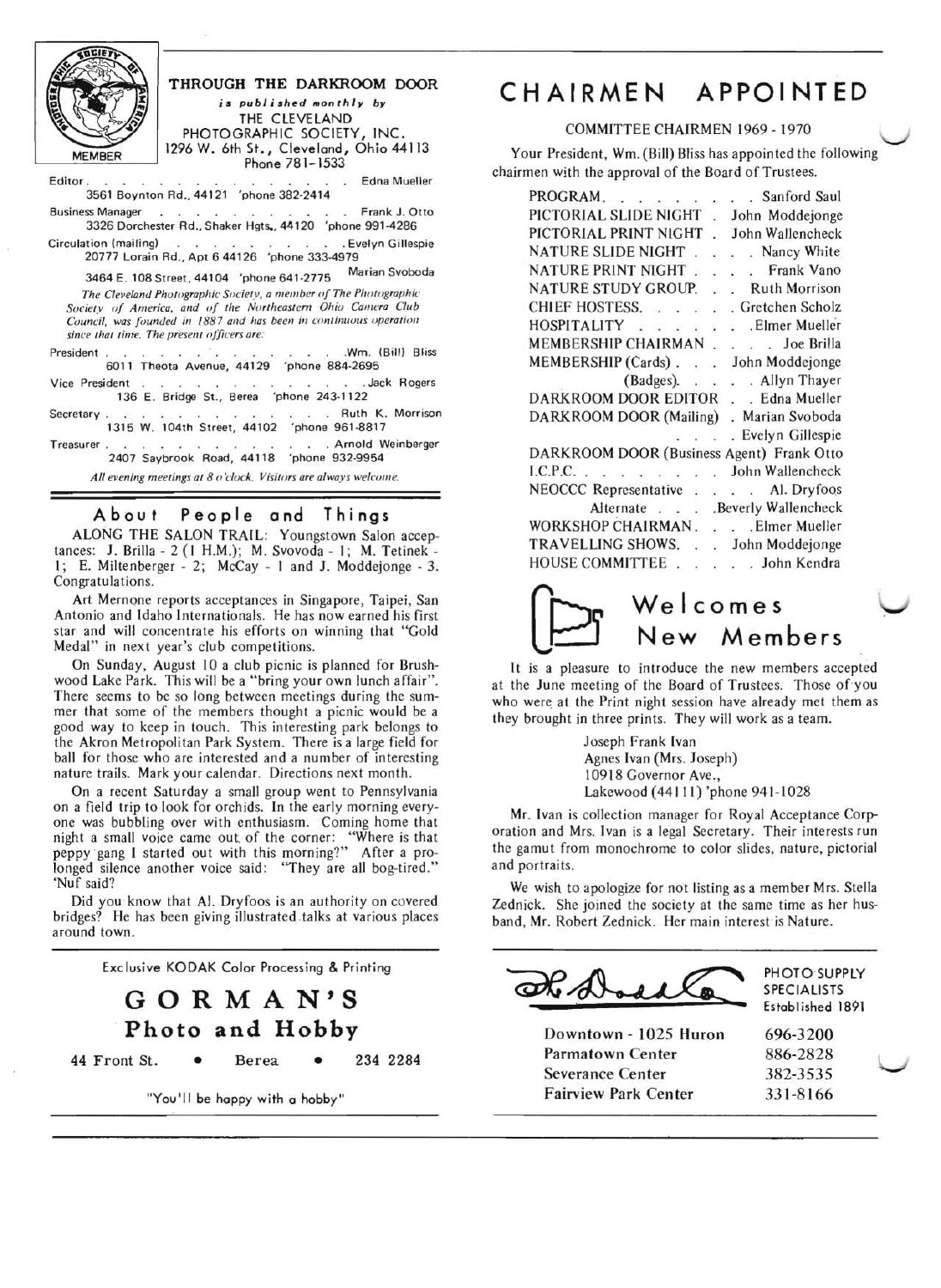





ANNUAL AWARDS DINNER 1969







Pictures by

Wm. J. Meyer